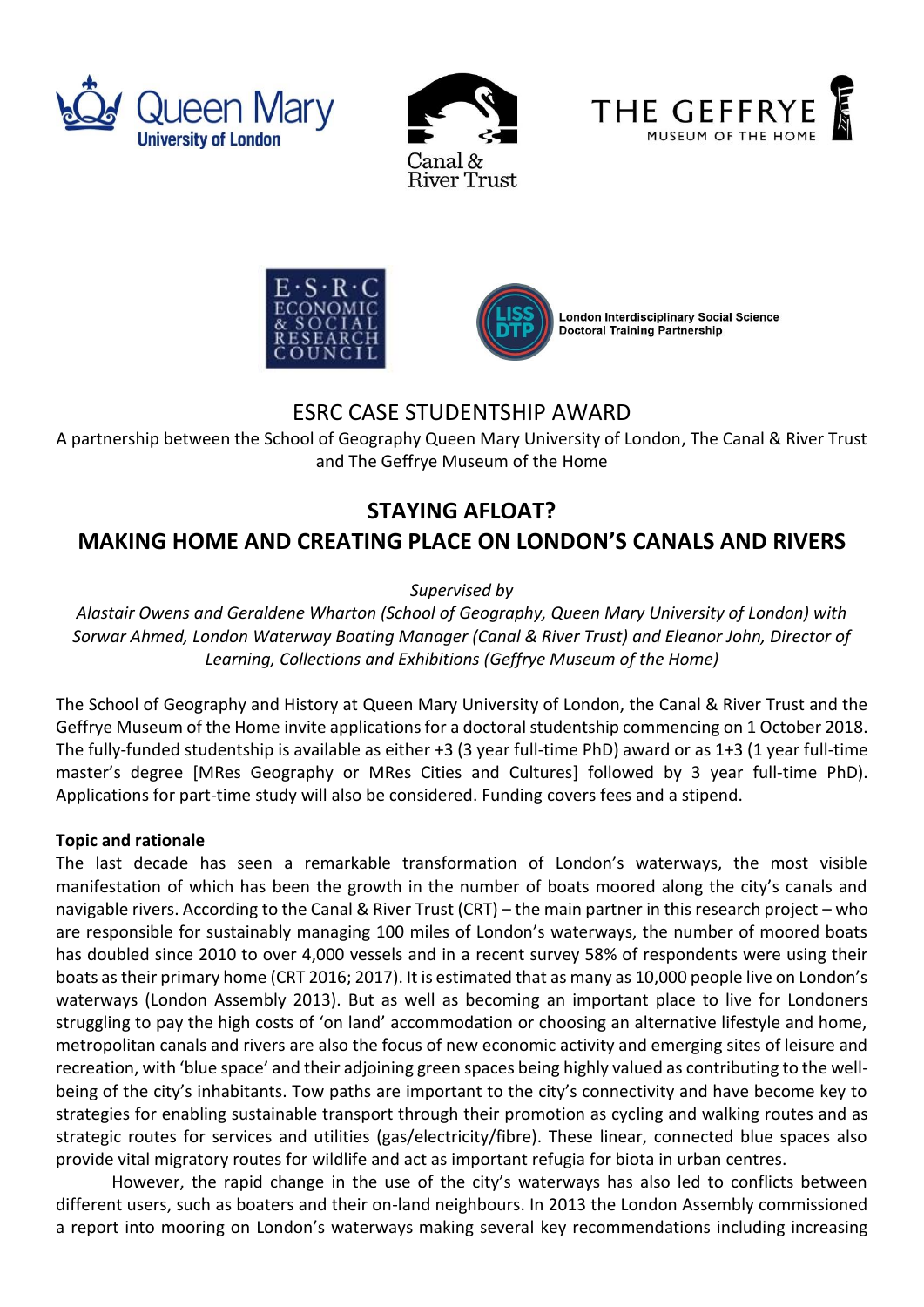capacity for mooring, and improving access and facilities (London Assembly 2013). The management and development of waterside settings is also addressed through the Blue Ribbon Network policies enshrined in the Mayor of London's Plan (2017). It is the CRT (working, where necessary, with other partners) that has responsibility to manage and develop London's canal and river networks within this planning and regulatory framework for the benefit of all users.

This research will assist the CRT in better understanding the needs of those who make their homes on London's canals and rivers and inform CRT's work with all users to develop waterway environments as sustainable and high-quality places for living, working and enjoying a range of leisure activities. The findings of this timely study will support realisation of the CRT's *London Waterways Partnership Ten Year Strategic Plan* (2014) and its recently launched *Draft London Mooring Strategy* (2017). The project will develop intellectual and theoretical frameworks for understanding contemporary home and place-making strategies along London's waterways. It will generate new evidence to inform the Trust's work and assess ways of measuring its impact.

#### **Intellectual context and research questions**

The past 30 years have seen dramatic changes to London's residential landscapes and neighbourhoods as economic restructuring, programmes of regeneration, and processes of gentrification have transformed once run-down parts of the city into vibrant and desirable places to live in (see, for example, Hamnett 2003, Butler and Robson 2003, Camplin 2013). Yet as the population of the globalising metropolis has grown, household structures have changed, and its housing stock has increasingly become the focus of investment and speculation. As a consequence, many of the city's inhabitants have struggled to find affordable accommodation, particularly in inner districts of the city, where some have been forced to move away because of the rising costs of housing (Atkinson 2000, Minton 2017). High levels of migration to London have added to the city's social complexity and have increased pressures on housing leading to increasingly mobile and precarious experiences of domestic life, especially for lower income groups (Vertovec 2007, Jordan et al 2017, DeVerteuil 2017). This has led to a questioning of the sustainability of London and its ability to promote socially just ways of living amidst growing social and spatial inequality (Imrie and Lees 2013). Over the past decade, London's waterways likewise became a focus for various kinds of regeneration and renewal but have also seemed to offer one solution to the high costs of housing in the form of 'live-aboard' canal boats and other craft which can be sited at fixed points in the city by securing a relatively low cost 'home mooring' licence. Alternatively, a 'continuous cruising' licence allows boats to be moored at different sites across the city at minimal cost so long as they are moved every 14 days to a different place (CRT 2016).

Other factors that play a role in explaining the growing popularity of canal and river living include the prospect of pursuing a more environmentally sustainable life-style and living in close proximity to (urban) nature (CRT 2016). There is increasing interest in the extent to which access to 'blue space' can improve human health and well-being (Völker and Kistemann, 2011), an issue that is increasingly recognised in metropolitan planning discourse and practice (Mayor of London 2017) and that connects with campaigns to designate London as the first national park city (Raven-Ellison 2017). Waterway living is also valued because of the strong sense of community that is felt to exist among boaters (CRT 2016). So while there has been some effort to understand some of the conflicts between different users of canal spaces (e.g. Middleton 2016, London Assembly 2013), there is also recognition that metropolitan waterside environments are emerging as novel public spaces where more convivial forms of urban life are being experimented with through new kinds of social interaction and consumption often centred around nature, food and creativity (cf Koch and Latham 2013, Shaftoe 2008). There is also evidence that in some areas of the city (such as Haggerston and Islington, Paddington Basin and, in the future, Old Oak Common) canals can become a focus for new economic activity, especially for SMEs within London's cultural economy and creative sectors (cf Pratt 2009, 2017).

While London's resurgent canals have prompted media interest and have been the focus of a number of journalistic articles (e.g. Kalinina 2015, Palmer 2015), scholarly research on the distinctive nature of canal living as a new domestic practice or on the production of waterside environments as new metropolitan places is surprisingly limited.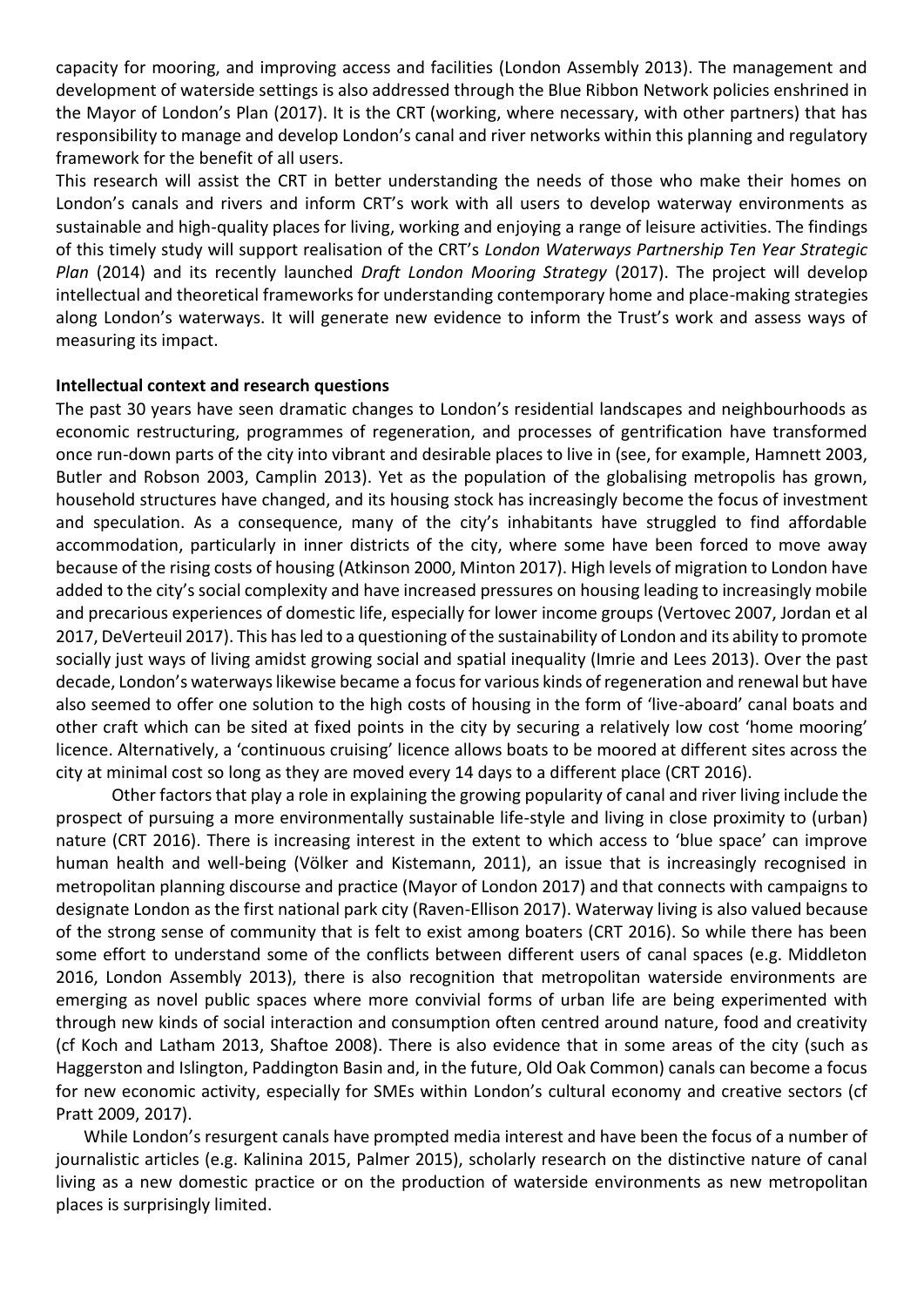## **Core research questions:**

- 1. Who is living on London's canal boats? What are their motivations? How diverse are London's waterway communities?
- 2. How do people live on canals? Are they 'home moorers' or 'continuous cruisers'? How frequently do they move? How does their mobility impact on work, social or educational commitments? How do they manage the challenges of canal boat living – access, safety and security, lack of permanent address, waste management, maintenance and access to municipal services? How do communities form and operate along canals?
- 3. What can be done to enhance canal environments? How can the CRT and other stakeholders plan and provide safe, healthy, well-serviced and attractive spaces to live in? How should the impacts of canal living on urban habitats, both aquatic and terrestrial, be managed and mitigated sustainably within the context of well-functioning ecosystem services?
- 4. How can London's waterways be developed to become vibrant places? What are the needs of different users?

How can waterway places remain inclusive and become sustainable? How can conflicts between different users and stakeholders be managed?

5. What do waterway residents, other canal and tow path users, and those who manage these environments see as

their responsibilities, contributions, and rights?

### **Methodology**

Working within three contrasting 'London Waterway Character Areas' – waterway and waterside locations defined by the CRT and covering central and outer London – the project will take a mixed methods approach. It will combine qualitative and environmental survey methods (including the Canal Environment Survey [https://canals.cartographer.io\)](https://canals.cartographer.io/), newly developed by Wharton and Gurnell in a collaborative project with the CRT), and will include questionnaires, in-depth interviews and focus groups undertaken with canal boat dwellers. It will also involve interviews with other key stakeholders such as CRT staff, local authority representatives, planners and policy makers, community and boating interest groups (e.g. Residential Boat Owners Association) and other canal users; and observation of and participation in key events such as canal festivals).

### **Timescales (PhD)**

**Year 1:** Reading and review of academic and policy/'grey' literature on transformation of London and its housing markets, canal living and linked planning and policy, place-making and home; reconnaissance of Waterway Character Areas and finalisation of study sites; progression meeting; conduct environmental surveys; produce 1st interim report for CRT. **Year 2:** main field work, including questionnaires, interviews, focus groups; transcription and preliminary analysis of materials; produce 2nd interim report for CRT. **Year 3:** completion of data analysis; help organise conference (see below); write and revise chapters for thesis; produce final report for CRT; draft one article for submission to an academic journal; submit thesis. *Note: supervisions fortnightly in year one; monthly thereafter.*

### **Plans for dissemination and knowledge exchange**

In addition to the PhD thesis and academic articles that result from the research, the student will:

- Have at least twice-yearly meetings with key CRT staff including the Policy, Research and Impact Team Manager, Development and Engagement Manager, Boating Strategy and Engagement Manager and the London Waterways Boating Manager and key staff at the Geffrye. Produce two annual interim reports and a final report for the CRT and present the research findings at the London Waterway Partnership Annual General Meeting which includes invited external partners. Work with the CRT media team to disseminate the findings.
- Work with CRT and QMUL to organise a one-day conference on *Urban Waterway Living and Place-Making* for professionals and academics in Year 3.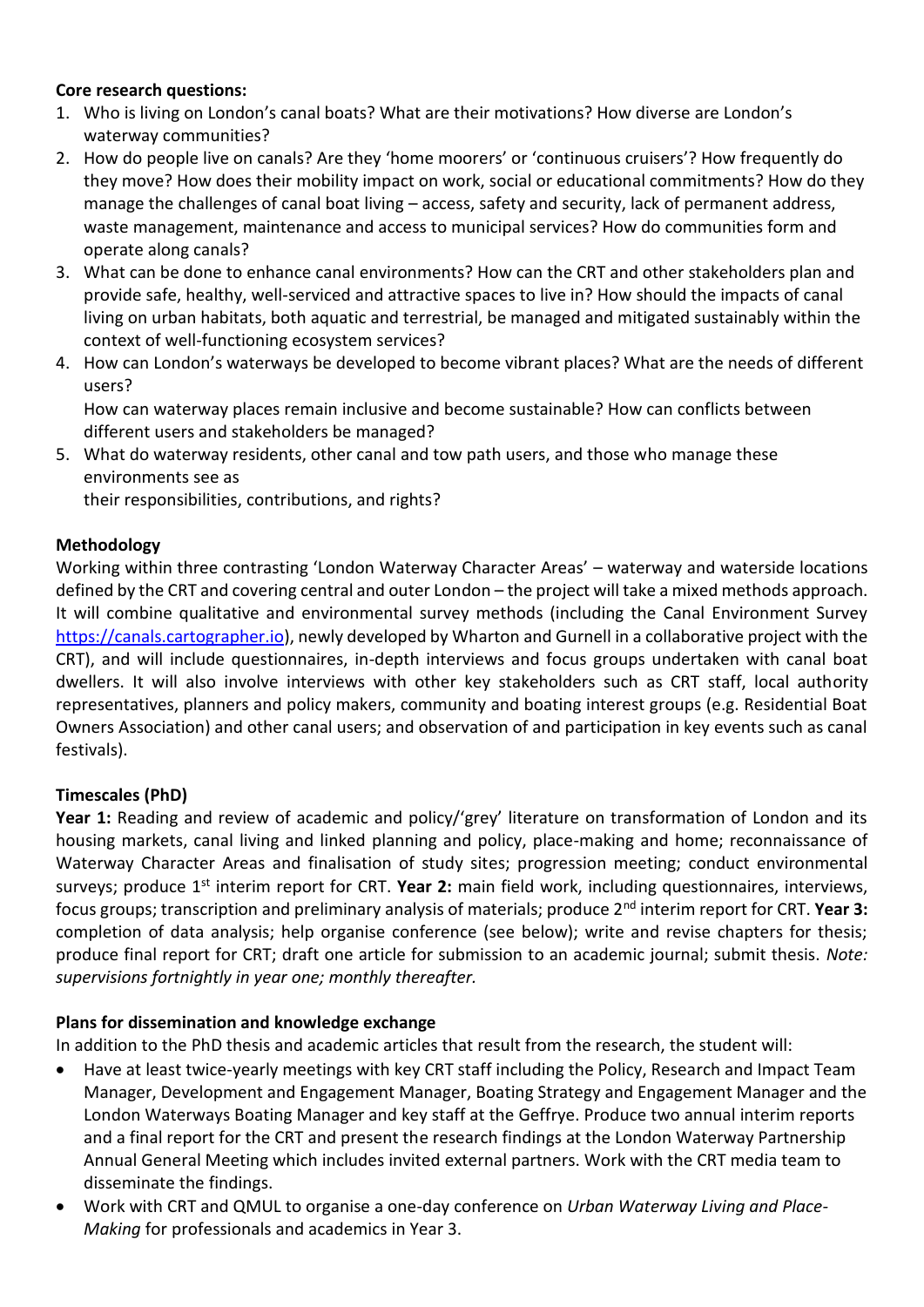- Work with the Geffrye Museum to develop materials for a small exhibition on 'Canal Boats as Home'; and deposit research materials within the Geffrye's 'Documenting Homes' archive collection.
- Work with the QMUL Geography Schools Liaison Officer and the RGS-IBG Education team to develop learning and fieldwork materials based on the research for the 'Changing Places' theme of the new Geography A-Level.

## **Supervision and Training**

The Supervisory Committee will comprise Alastair Owens and Geraldene Wharton (School of Geography, Queen Mary University of London) with Sorwar Ahmed, London Waterway Boating Manager (Canal & River Trust) and Eleanor John, Director of Learning, Collections and Exhibitions (Geffrye Museum of the Home). In year 1, fortnightly supervisions will be held with the Queen Mary supervisors and joint monthly meetings will be held with the full supervisory team. In years 2 and 3, meetings will be held at least monthly with all supervisors.

Research training will be provided by the School of Geography at Queen Mary University of London and Further, more specialist, training will be available via the ESRC London Interdisciplinary Social Science Doctoral Training Partnership (a collaboration between Queen Mary, University of London, King's College London and Imperial College London). Further support and training will be provided by the project partner organisations.

The candidate will join a thriving graduate community in the School of Geography at Queen Mary and will be able to work alongside other doctoral students working on collaborative projects with external organisations, including: The Geffrye Museum of the Home, The V&A Museum of Childhood, The Bank of England and the Runnymede Trust.

### **Person Specification**

Essential skills, qualities and knowledge:

- A first class honours degree or upper second class honours (with evidence of first class work) degree in a relevant discipline.
- Knowledge of at least one of the following research areas: urban social geography, (urban) sociology, planning and urban regeneration; waterway restoration and management
- Experience of undertaking experience of undertaking qualitative and survey research, and ideally environmental survey
- Ability to work critically with secondary literature
- Ability to collaborate with the Canal & River Trust and Geffrye Museum to undertake research and to develop public engagement activities
- Ability to be self-motivated, well-organized, and to respond to constructive criticism
- Willingness to willingness to take a full part in the LISS-DTP and QMUL postgraduate communities.

Desirable skills, qualities and knowledge:

- Familiarity with scholarship on contemporary London, place making and housing and home
- Experience of interdisciplinary study or research
- Experience of organizing public engagement activities

### *Please note:*

The ESRC has strict residential eligibility criteria governing the students that can be nominated for this award. If you are not a British citizen and/or not usually resident in the UK (and have not been for the past three years), please discuss this with Alastair Owens so that your eligibility can be determined. Further information on the criteria can be found on th[e LISS-DTP website.](https://liss-dtp.ac.uk/studentships/)